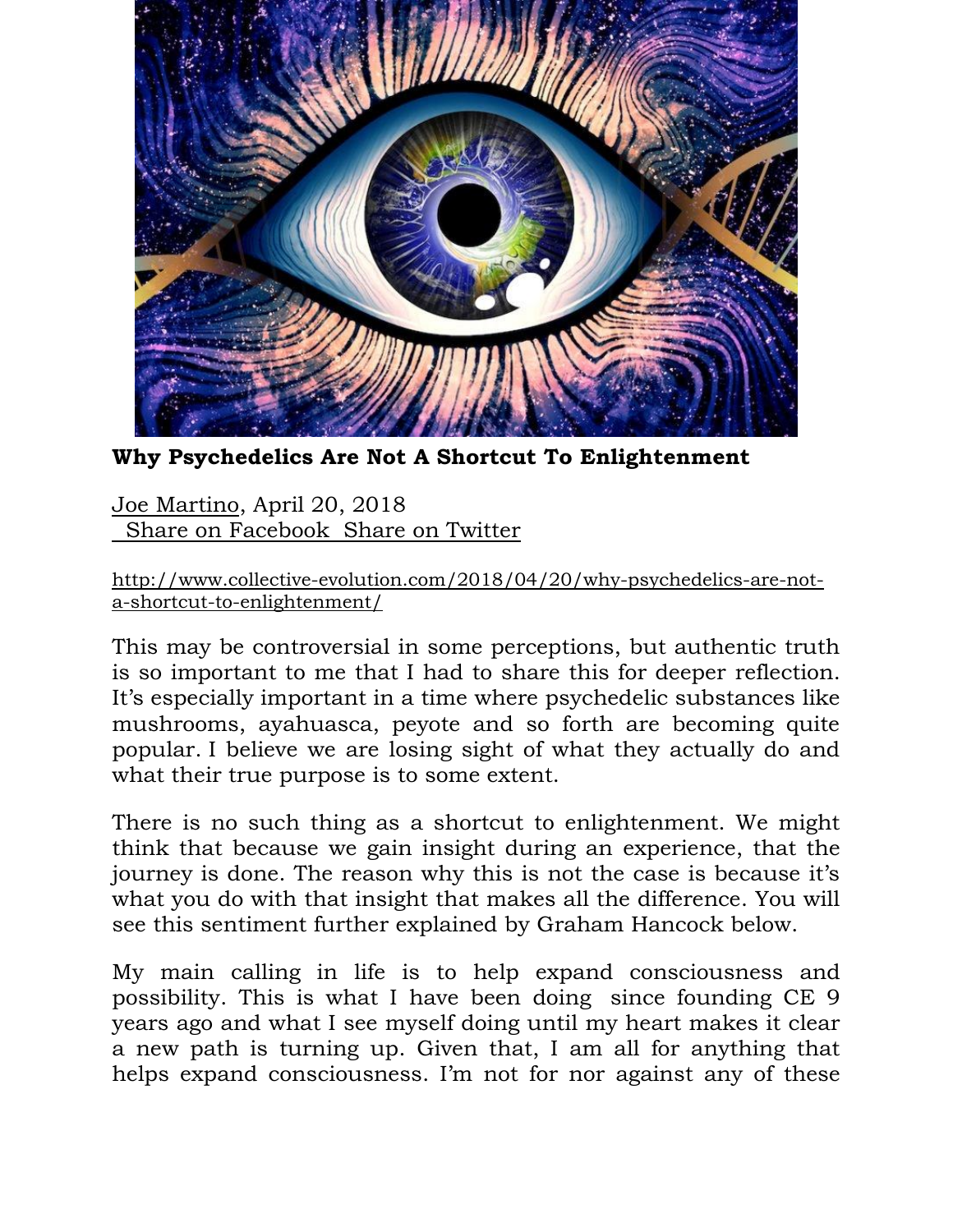substances we call psychedelics. I am "If you are drawn to it authentically **in your heart, do it."** 

I feel it's important to spend time getting in tune with your heart and finding out what direction it is guiding you. Unfortunately, I feel we are spending more time trying things all over the place from the space of the mind because we are afraid to quiet our minds.

With various consciousness expanding methods available to us, you may get a glimpse of what it is like beyond the mind, but if we do not **practice** being in the heart, we are not going to change from the experience and challenges we have with any of these substances, or any other methods for that matter.

For the record, I've not done psychedelics. I've not been drawn to them in my heart and so I have not done them. I've chosen a path to expand my consciousness through meditation, breath work and practice, and that has worked well for me. Thus, I have not needed to do psychedelics. What I mean by this will be clear as we go on. **(If you check out at this point, you will miss the important sentiment I find many people are not conscious of which makes up the wisdom of this article.)**

Finally, I'm writing this because I feel the full story is often not shared. Many people claim all the crazy experiences and benefits they had, but rarely talk about the fact nothing changed the first 3 or 5 times they did it. Also because all too often we hear 'the coolest stories of all time without asking the big question:'

### **"I was out of my body and seeing all these colors and beings and I saw the trees breathing etc etc."**

**This sounds cool, you expanded beyond daily reality which is great. I have also seen these things. But I know that just as one can see these things through meditation, what does that do to help create a lasting change in your life and evolve beyond the struggles you experience on a daily basis?**

I've always been quiet about talking about the 'fascinating' things or beings I see etc. The reason is I find it distracts people immensely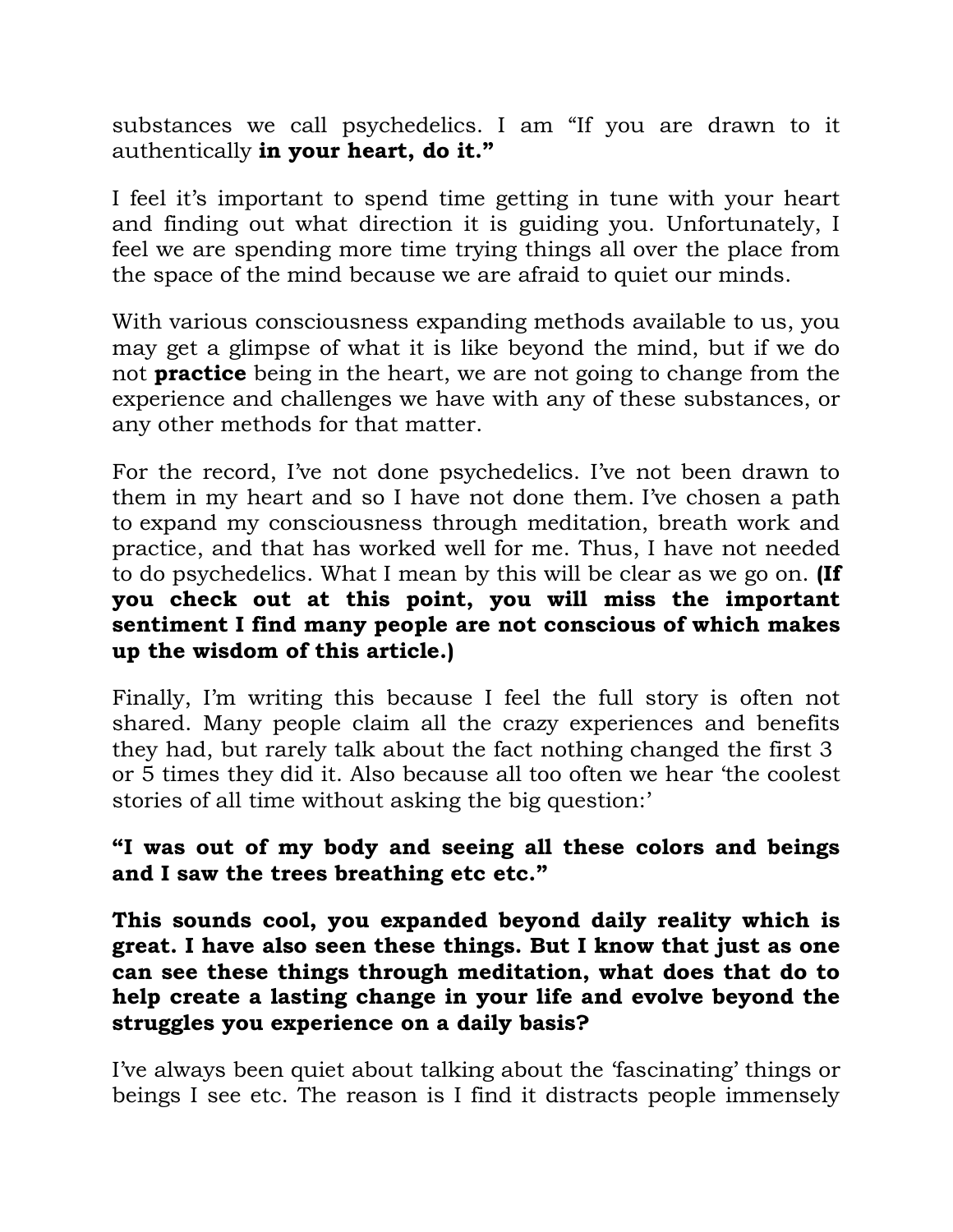from why they want to do something and it makes them focus on the trip itself. One can have, and I have had, a full out of body experience through 20 minutes of breath work, but is that why one would do breath work? Is that going to help us clear out the emotional challenges we face?

That's for each one of us to reflect on and decide within ourselves.

Ultimately, what is the reason we do them? To have a trip? To work through our emotional blockages?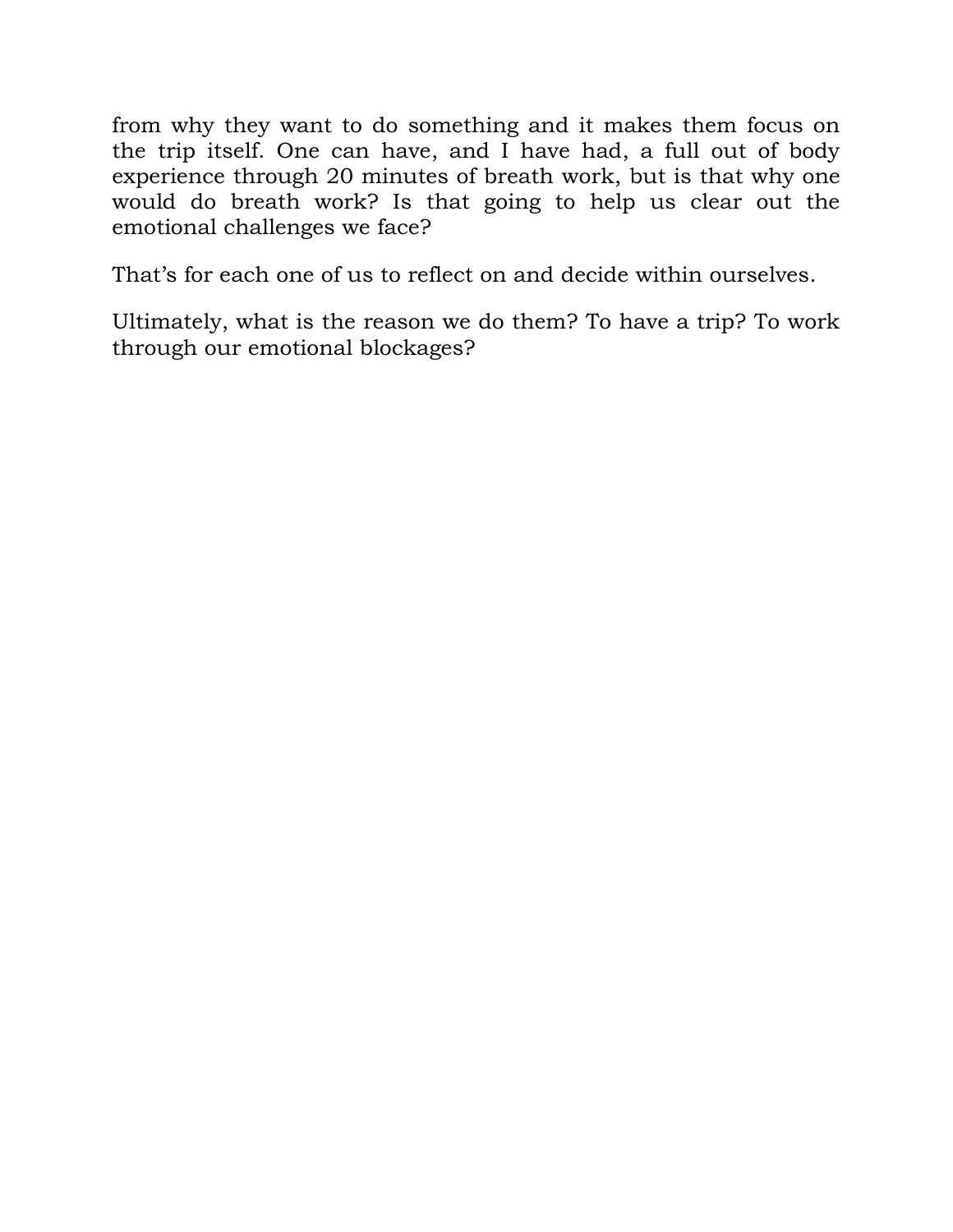

#### **An Overuse Crisis?**

I've not heard this from just myself, but from the spirit of the plants themselves and from many others who have come across the same conclusions. We are in a period where overuse of these substances is extreme. Anytime we want clarity we turn to them. Anytime we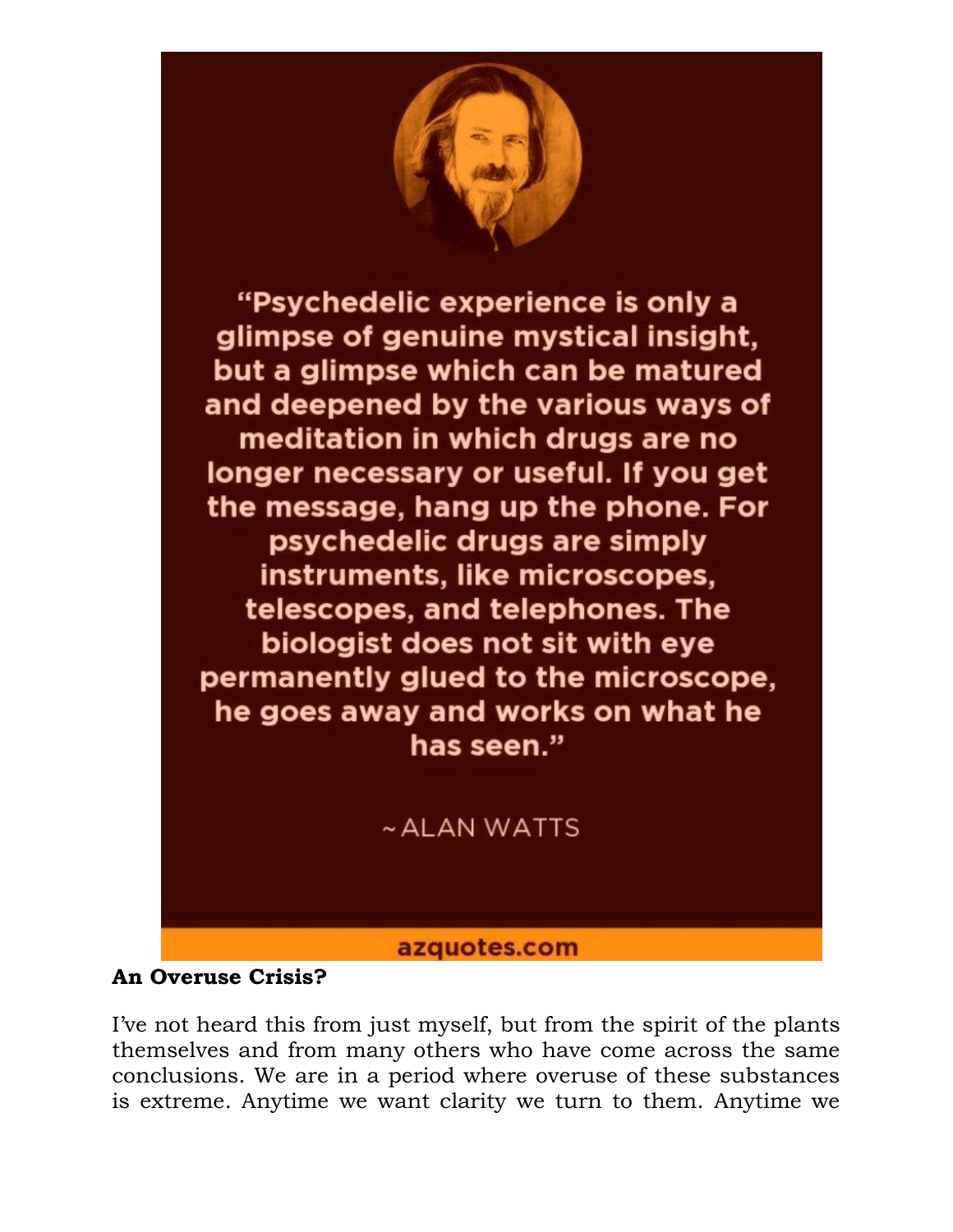think someone should shift their consciousness we tell them to do it. We use them 1, 3, 7 or even 10 times per year. In many cases, we are acting with these plants EXACTLY the way we do in the pharmaceutical world. We're looking for that quick fix. And we have tossed self-mastery and daily care and practice aside.

We keep saying, "but nature is here to help us!" But to that I ask us to reflect: we already know we have challenges, right? So we know we have to be active in making changes in our everyday life, right? So we need to then develop a practice and self-mastery to make that happen daily, right? So why are we viewing what nature provided as a means to justify our lack of commitment to practice and instead want a quick fix? Herbs are here on this planet to help heal our bodies if we get sick. But they aren't here so we can use them every time we get sick due to the fact we still want to smoke, drink alcohol, eat processed foods, etc. all day long. Nature is here to support us, not awaken us.

Psychedelics were used back in a time when the level of consciousness of the planet was not as high, which helped give insight to shamans so they could share it with their communities. It was meant for use in extreme cases where heavy trauma or addictions existed and people could not use other ways to work through their emotional challenges. Here in present time, we use them in a western fashion as THE GO TO for moving through all of our challenges. I'm here to remind you that you have so much power and ability as a being that in most cases, you don't need any of these things to evolve. **I'm not suggesting don't do it, I'm simply saying truly ask your heart what you want, and don't get caught up in the grand allure and peer pressure.**

I made it a point to prove to myself that it was possible to quickly and easily create noticeable shifts within people and give them a practice to continue with. I developed a 5 day challenge using concepts I've learned and developed over 8 years of practice. I've put 180,000 people through these 5 days and most people have reported very powerful emotional shifts and life changes in these 5 days alone. This is great news. But did they last? That is something that is never up to the method or the plant, but up to the person,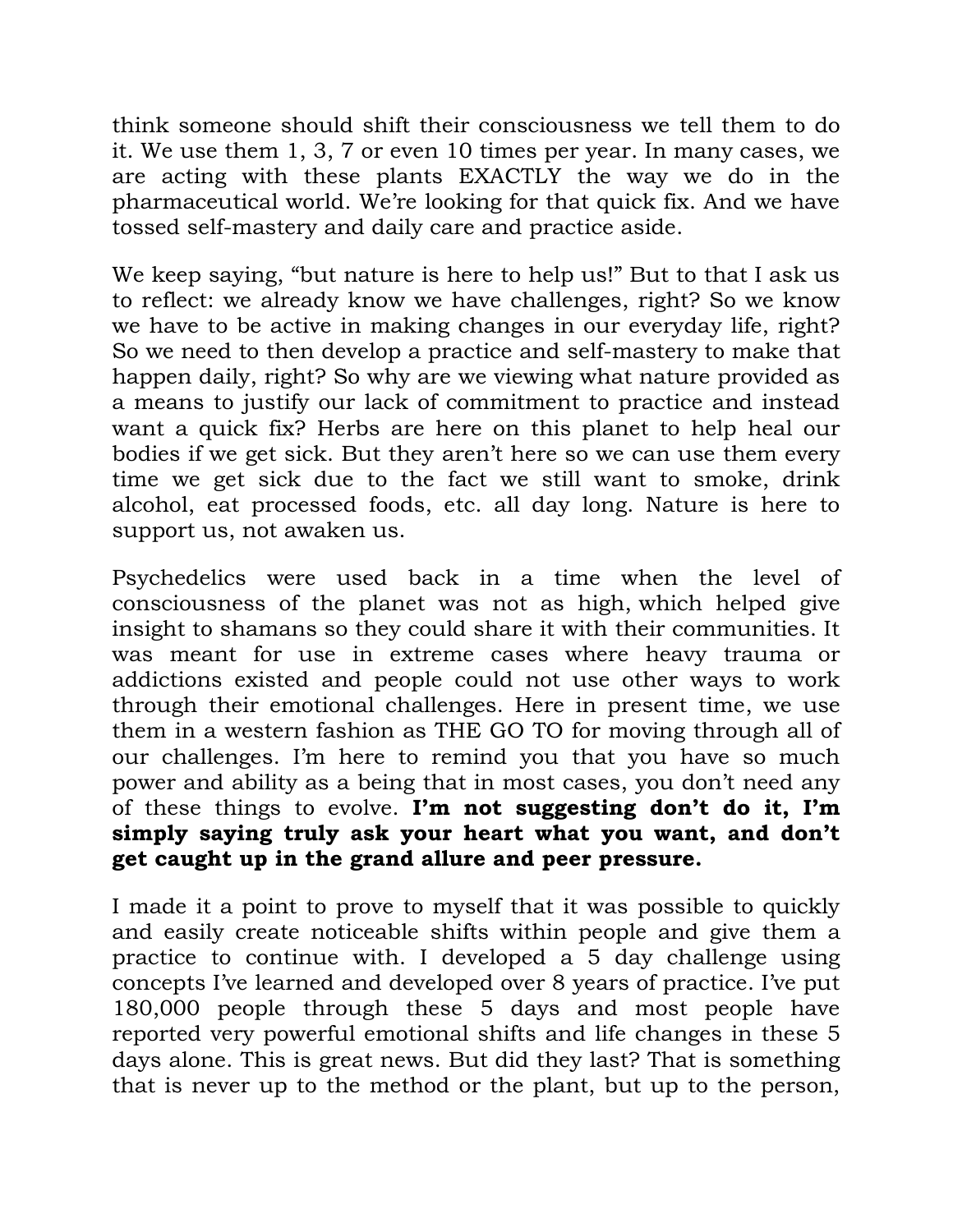and this is my point. While I have heard a number of amazing stories of lasting changes from this challenge, I have no idea how many lasted for a long time. What I do know is the challenge was designed around self mastery and practice, giving us the tools to carry forth long after it was complete from within ourselves.

### **Misconceptions**

One misconception we have to begin to explore is that taking these substances don't suddenly reveal to us all the secrets of the universe. They do precisely what other altered states do – they provide insight into what the space of awareness is beyond your mind. In some cases, they also tap you into the astral field, which isn't the source of grand truth even though we sometimes see it that way.

Like masters, yogis and meditators of our past, we know we can achieve deep states of consciousness and tap into truth quite easily while sober, it just takes some time to do so. How much? Depends on what you are doing, but one can achieve a silent mind in just 20 minutes of breathing.

#### **Regardless, it doesn't matter whether you are a master meditator, veteran psychedelic user, a yogi master or whatever other method we may use sober or not, none of it matters if we are not actively doing what it takes to change our lives on a daily basis based on what we see during our experiences.**

People have sometimes assumed that when I share what I share about self-mastery I am stating that only psychedelic users bypass the work they need to do, but this isn't true at all. I do know some people who have chosen the psychedelic path and have made incredible changes within their first session, and I have known people who have chosen breath work paths who've done the same in the first session. I've also known people from both categories who have a great trip/experience but deal with the same challenges for many years to come because there is a lack of integration and self empowerment.

# **An Incredible Story**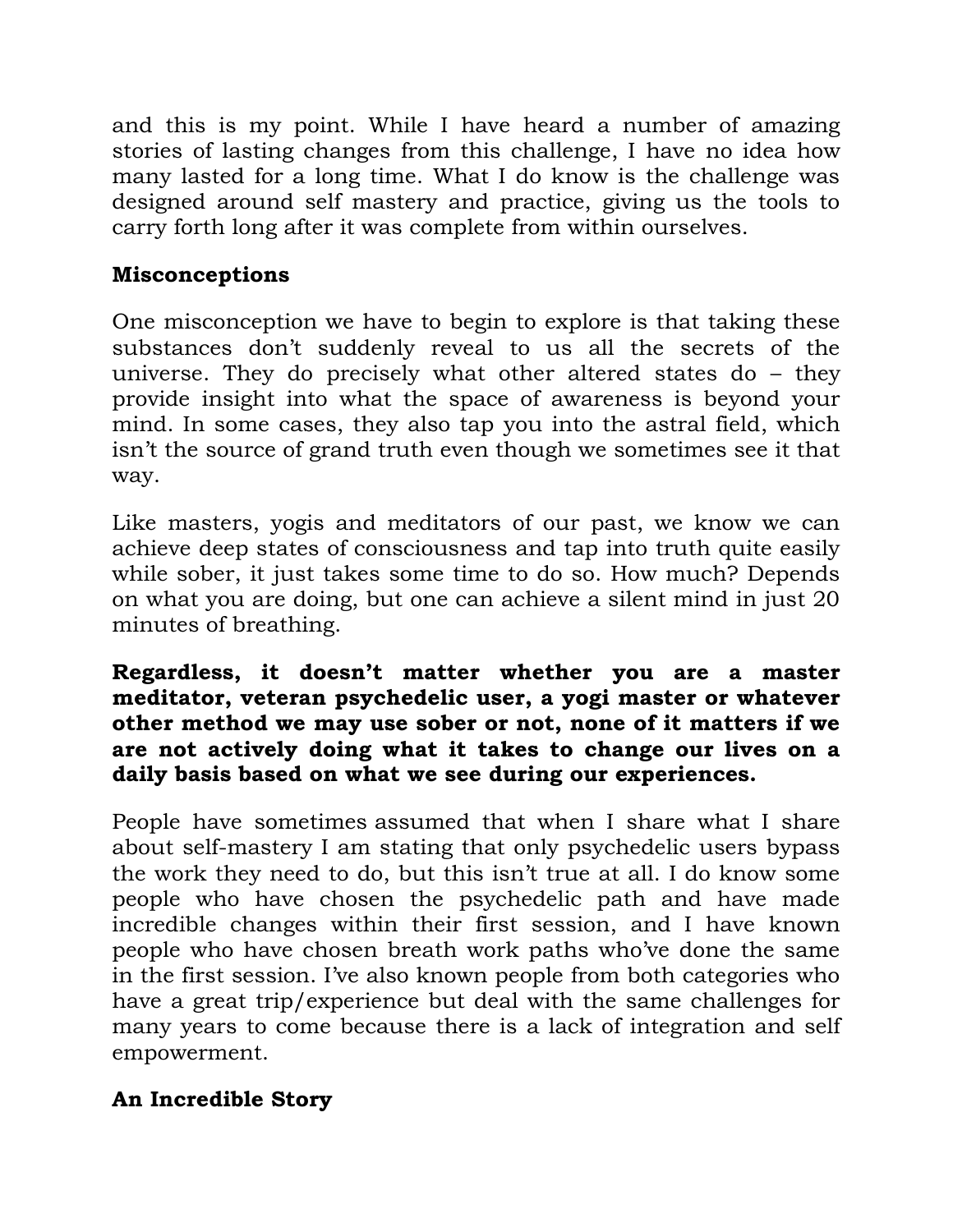Many of my friends have experienced psychedelics, and I have had the pleasure to hear so many people's stories in the 10 years that I have been in the consciousness exploration space. I have noticed a ton of common trends and specifically have seen that there is an unbalanced perspective being spread quite a bit that I feel requires some grounding.

[I decided to jump on a podcast](https://explorers.collective-evolution.com/exploring-the-purpose-of-psychedelics-mark-denicola-podcast/) with my friend Mark DeNicola who shares a very insightful story about his journey using mushrooms and ayahuasca.

He shares his take aways from his experiences and what mama ayahuasca told him about ayahuasca use in the modern world. He also shares how you can explore if the journey is right for you.

# **Grounding The Subject**

Since about 8 years ago I have been fascinated with observing the research coming out about psilocybin and watching others as they use psychedelics for spiritual development. I can tell you, it absolutely can be an effective path. But I have found this to be few and far between and I feel I know why. It truly comes down to the fact that no method in this world suddenly gets rid of all of your challenges. It takes time and a practice to authentically make it go. The trouble is, many are not wiling to do that work.

As Mark mentioned in the [podcast,](https://explorers.collective-evolution.com/exploring-the-purpose-of-psychedelics-mark-denicola-podcast/) he would ask people thinking about it "If you knew that the ceremony would not get rid of all your challenges you have now that you want gone, and that you would have to do work after to truly clear them, would you still want to do it?"

This of course is not a deterrent, but an authentic question around what the purpose of these substances are.

I wanted to bring up some common challenges I have noticed that just don't seem to be talked about enough as many don't share the full story of their journeys. I believe this misleads people. Again, these aren't negative things, they are calls for us to take